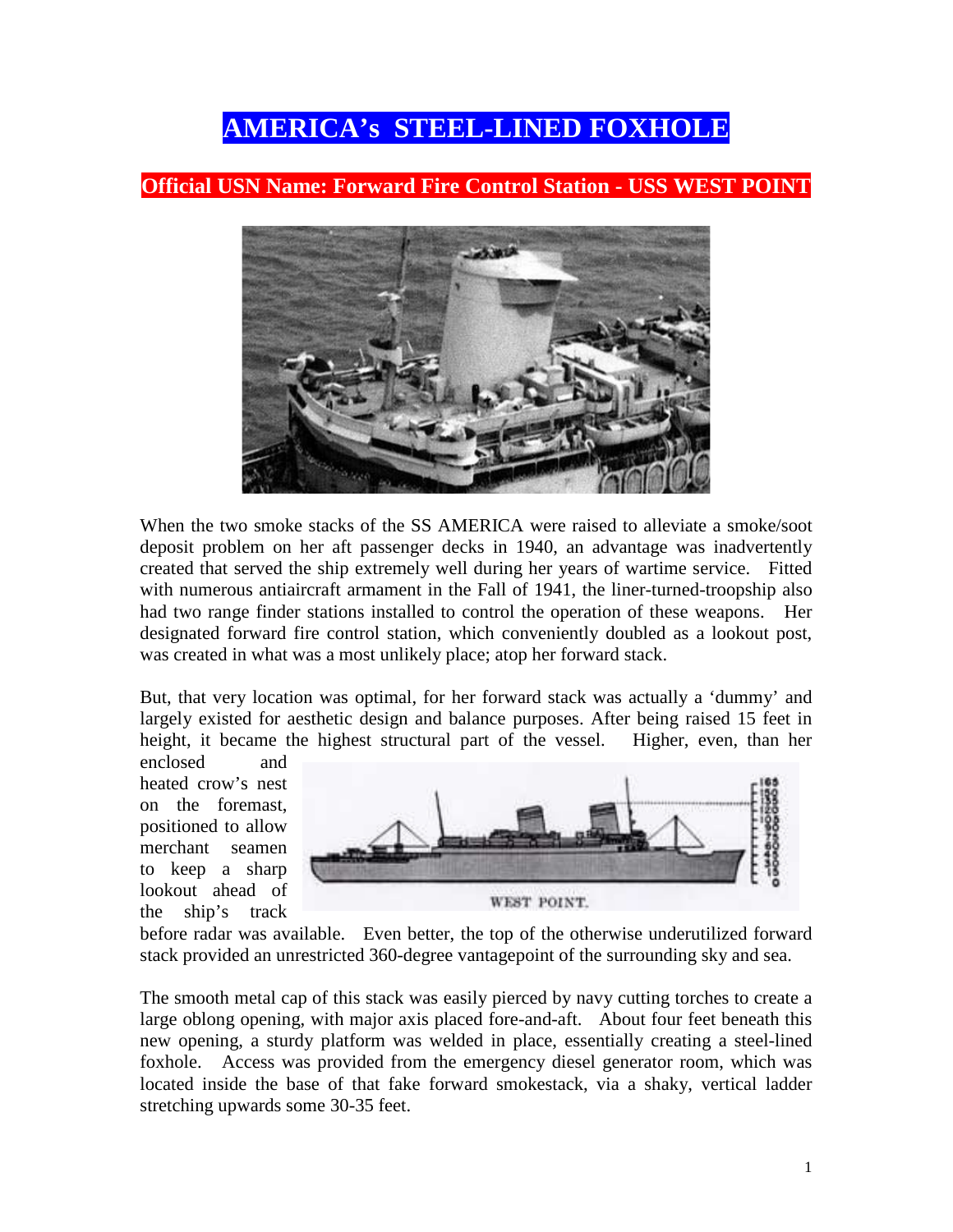**Walt Tobin** became a plankowner when the USS WEST POINT (AP 23) was commissioned in June of 1941. He normally worked in an office space created by the Navy on the port mezzanine of the ship's former First Class Lounge. According to Walt, in typical Greatest Generation understatement: *"My duties on board were that of a Storekeeper. Pay Rolls and allotments for the crew." Again, in his own taciturn words: "General Quarters duty was that of Fire Control on top of the dummy stack. Many times I climbed that damned ladder."* 

A large optical rangefinder, including a 1940's vintage mechanical 'computer' for calculating distances and directions to aim the guns was installed on a raised foundation towards the front of the stack's abnormal aperture. A seat that was integral to this device placed the operator's head (and the business end of the rangefinder) about four feet above the top rounded rim of funnel. This allowed the rangefinder to rotate 360 degrees and prevented any one standing on the recessed platform from blocking its field of vision.

And there were often quite a few other heads up there as well. During General Quarters (or Battle Bill, Condition  $I$  – according to AP-23's Ship Organization Manual) as many as 14 men had their action station in that windy, exposed position; unshaded in summer and unheated in winter. In addition to the Gunnery Officer, a chief and a dozen sailors manned telephone circuits to the WEST POINT's bridge – and to the array of armament she carried. Plus, they provided vital, visual lookout using their God-given Mark I Eyeballs, further aided by over-sized, fixed-inplace, swivel-mounted binoculars.





Even in more relaxed times, this station was manned around the clock by at least four sailors and a watch officer whenever the ship was at sea. Positioned almost chest high to the rim of the forward stack, sailors were stationed there in pairs – a lookout and a telephone talker – and they stood two-hour watches, taking turns at those assigned duties.

They were almost totally exposed to the elements. The weather they experienced was magnified by the WEST POINT's speed as she dashed – often alone – across the world's oceans without escort, primarily depending on her 23-knot maximum speed for protection. At an elevation of 135 feet above her waterline, these sailors experienced far more pitch or roll motion than any one else onboard the ship. During violent storms, the 'stack watch' – as they called it - sometimes had to be secured.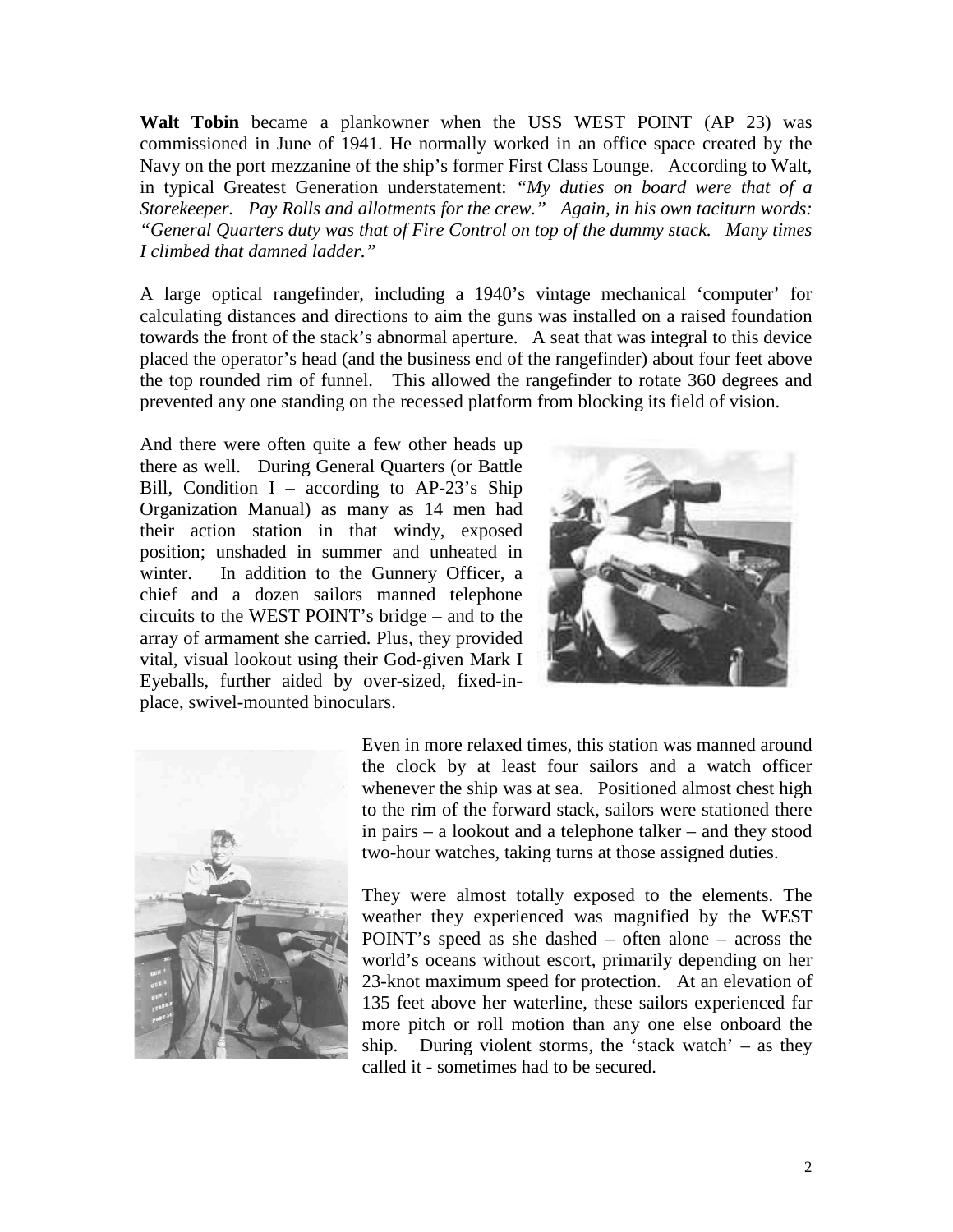That was not the only discomfort they endured. **Claude Williams**, whose normal duty station was in the Executive Officer's office, remembers being bothered by stack gas when on watch. *"When we had a strong wind astern and its direction was near 180 degrees relative, our Watch Officer would ask the Office of the Deck for a slight change in heading, or a zig-zag course."* Compliance with these requests was not granted for the comfort of the crew, but to ensure that their lookout capability was not compromised. In addition, watchstanders atop the WEST POINT's forward stack occasionally experienced the deafening sound of the ship's twin steam whistles from a very close position, plus being doused by the resultant steam vapor that sometimes enveloped them.



Claude, a lowly seaman apprentice at the time, joined the ship's company at the Mare Island Naval Shipyard on April 25, 1942 while 'this beautiful ship' was in dry dock. Assigned to duty as a yeoman striker because of two year's of high school typing experience, he managed to escape the traditional all-hands' evolution of scraping and painting the vessel's underwater hull then taking place.

In his own words, six decades later: *"It's really a kick to remember that during my first few months as an Apprentice Seaman my salary was \$21.00 per month; however, I had a 10,000 dollar government life insurance policy with a monthly premium of three dollars. That reduced my monthly pay to \$18.00. So my total pay each payday was \$9.00. I don't recall that there was ever a time that lack of funds kept me from going ashore at every opportunity; perhaps one reason for this is that I remember liberties in San Francisco and other ports where any bar we might visit would not permit us to pay for our drinks."* 

Claude also recalled standing watch 'up there' at night. *"I had the mid-watch (2400 to 0400) many times. The bad part was being roused from sleep at 2330; however, there was a good part about that watch. Every night at 0200 "midrats" were available in the galley for those personnel on watch. So at 0200 one of the lookouts was sent to the galley and would return with a large brown paper bag and hot coffee--fresh slices of bread that only a ship's cook could make to perfection that sandwiched a thick slice of meat.* 

*"Sometimes it was fresh cinnamon rolls hot from the oven; but to a hungry sailor who had last eaten at 1700 and turned in early because of his mid-watch, it was good stuff and more importantly, it made eyeballs more alert. The best part of the mid-watch was being able to report by phone circuit to the Officer of the Deck: 'Forward Control properly relieved, Sir' and then climb down to your bunk. Another good part--if you were on good terms with your Division Officer, you were allowed to sleep past reveille."* 

After the war, the Navy removed the ship's wartime equipment before decommissioning her. When this war-weary vessel returned to her birthplace, Newport News Shipbuilding, in early 1946 for reconversion to a luxury liner, the Forward Fire Control Station 'foxhole' had disappeared completely. Aerial pictures of AMERICA in her postwar glory show a completely smooth, dark blue metal crown on the forward funnel; any tangible evidence of that once-all-important watch station had been eradicated forever.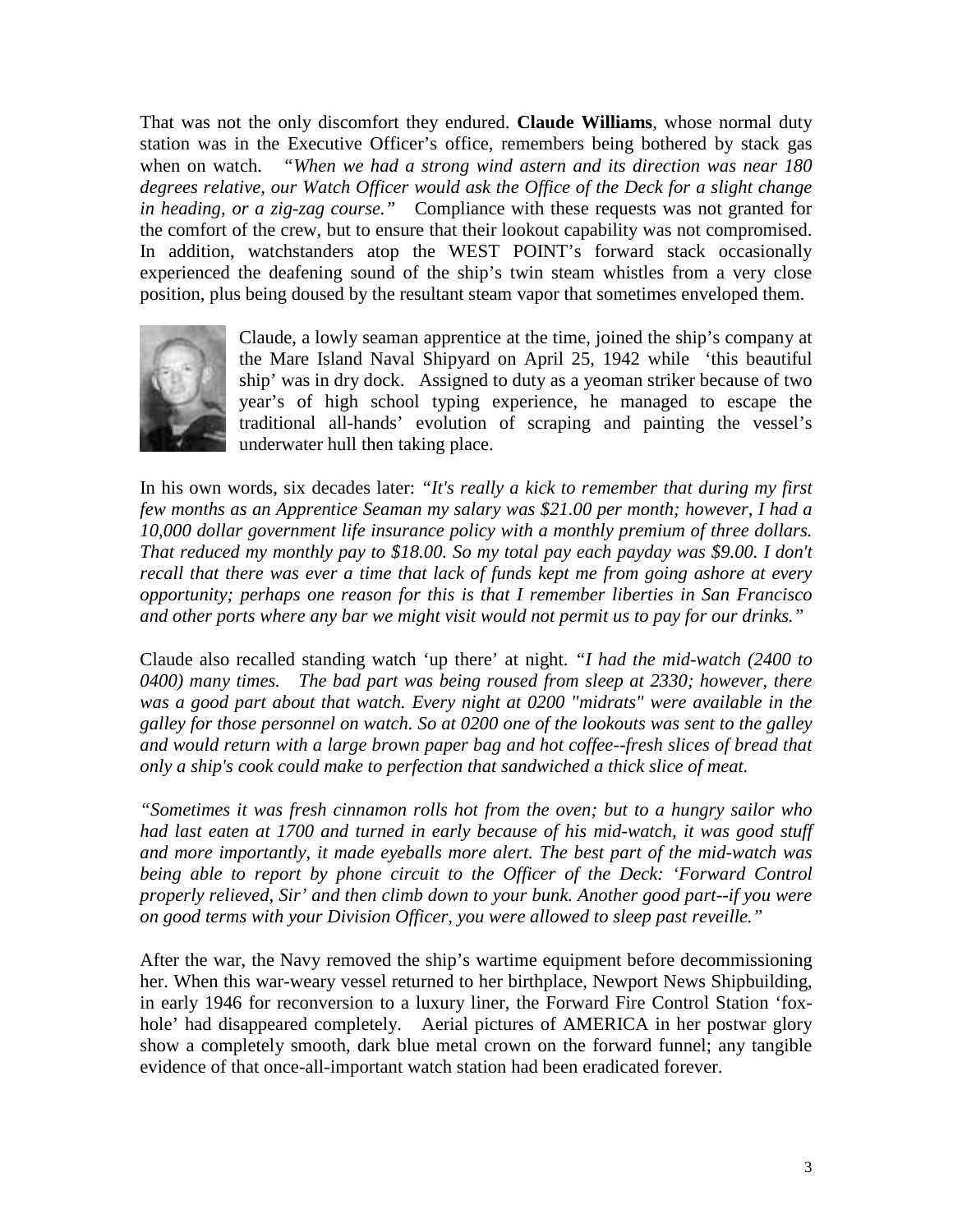

Years later, both Walt Tobin and Claude Williams had the opportunity to individually make voyages to Europe on the SS AMERICA – but as very indulged First Class passengers – and accompanied by their families. Walt, and his wife – a former navy nurse – and three of their five children occupied a suite on Main Deck for this memorable experience. A highlight of that trip, Walt relaxed on the very same port side Sun Deck mezzanine where he once handled a non-ending stream of navy paperwork…and undoubtedly contemplated the past while gazing to port at the sea.

As one might expect, once these two navy veterans identified themselves as such to the AMERICA's peacetime crew, they were given the run of the ship. According to Claude, who made the military a career: *"In late 1962 I received orders to duty with SHAPE in Paris, France. I was asked to select my mode of transportation--air or surface. I called the Travel People in DC and told them of my three years as a young sailor aboard U.S.S. WEST POINT; since reclaimed by U.S. Lines and providing commercial passenger service as SS AMERICA on the run from New York to France. As you might expect, the result was that I and my family (W2DC) were booked as first class passengers in SS AMERICA for travel to Le Havre, France.* 

*"Well! The expression, deja vu, just doesn't quite capture the experience. To have been aboard for three years as a young sailor and then 17 years later as a Naval Officer traveling First Class in the same ship was strange indeed. The word traveled around and one evening we even had dinner at the Captain's table. I roamed around the ship during the six day trip and I visited my old bunk compartment which was a very small (approximately six feet long and four feet wide) Tourist Class stateroom with one bed. Always designated as Stateroom A-23, I slept there for three years when it held three bunks, one above the other. And three lockers and a sink; little more."*

But, of course, their well-remembered action station was no longer there to revisit, and Walt could not make one last climb up 'that damned ladder' – even if he had wanted to...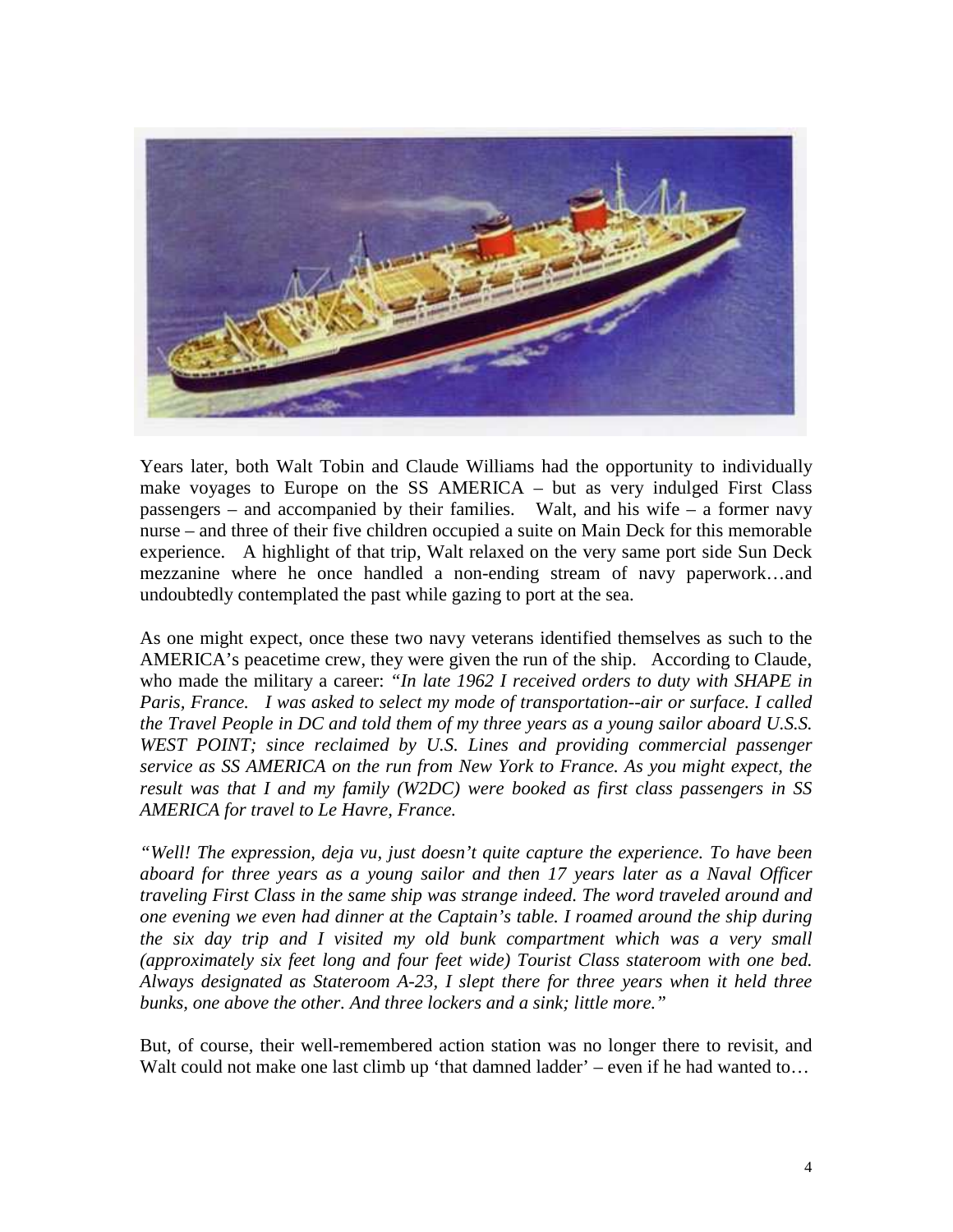## *~ POSTSCRIPT ~*

As I have listened and learned so much from the crewmembers of the WEST POINT in recent years, none of their sea stories have been more intriguing to me than the ones associated with the ship's unique 'steel-lined foxhole'. Portions of this story was happily contributed by Walt Tobin in the spring of 2002 in his home near Myrtle Beach.



I snapped this photo of him at that time, holding a 1940's vintage newspaper that included his picture as young seaman in it. Walt also graciously gave me a number of artifacts he had retained from his time onboard WEST POINT. I initially and politely declined the offer of his treasures.

But he insisted, so I respected the wishes of this great guy...and accepted them.

Less than six months later, he was gone.

Beginning in 2003, a relationship was established between Claude Williams and myself that has since grown considerably. In 2004, Claude, a native of Kansas, wrote his autobiography with major emphasis on his thirty years of service in the Navy. It was my pleasure to provide him some background information about the WEST POINT and two other ships he served in. All three, interestingly enough, were built at Newport News Shipbuilding. I also made some suggestions for expanding his recollections where Claude had been too modest in his original draft, and then I edited his completed work.

The resultant book, of some privately published 200 pages, is entitled *The Wake of a Hay Baler.* I told Claude all I wanted for helping was an autographed copy. I received that, of course, and much more – as evidenced by his major contributions to this account of one of the more unusual watch stations in navy history. In addition, I enjoyed seeing my friend installed as President of the USS WEST POINT Reunion Association in 2005 (the day after this picture of us was taken).



Walt, Claude and their shipmates had some great adventures while serving in the USS WEST POINT. In addition, and most importantly, they kept her safe, allowing the ship to resume her civilian career and – at least in the case of Walt, Claude and their families - to enjoy her ambiance in peacetime, along with hundreds of thousands of other passengers.